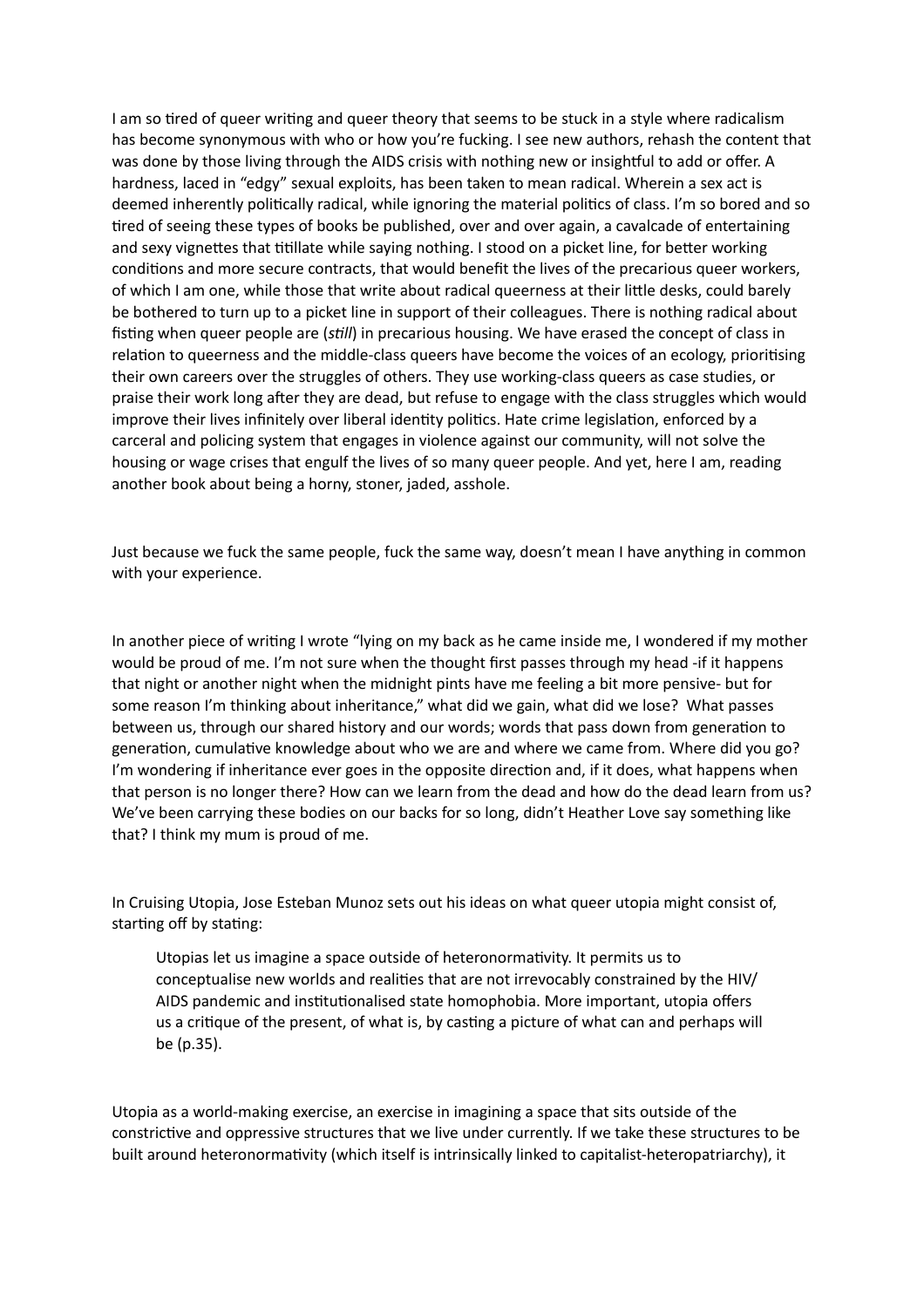requires quite a feat of imagination in order to begin our process of world-making. As such, Munoz sets out what he defines as world-making:

I see world-making here as functioning and coming into play through the performance of queer utopian memory, that is, a utopia that understands its time as reaching beyond some nostalgic past that perhaps never was or some future whose arrival is continuously belated – a utopia in the present  $(p.37)$ .

What might a utopia in the present, one that, as Munoz says, understands its time as reaching beyond a nostalgic past or an ever-delayed future (a future where to be queer is to be free of oppression), what might that look like? How do we reach that present together, hand-in-hand?

I'm sitting in the living room of a boy I've just been on a date with. It's about 3am, though I haven't checked my phone in a while. We started drinking at 7pm and, at first, I wasn't sure if I even fancied him. We had been chatting for about a month, but our timelines just couldn't match up for a date until tonight. I considered having two pints and then making an excuse about being up early for work so I could make an exit. But in the orange fuzz of the old man pub, lager loosening lips, he starts to warm up. He's funny, really funny. He makes me laugh and it's been a long time since a boy made me laugh. He's super cute too. We leave to go for food and bump into someone he knows, who is also on a date in the same restaurant. I drop cutlery and spill rice on myself. A blop of sauce lands on his shirt. We head to another pub, this time our proximity is closer. Our knees brush up against each other under the table; denim on denim. Our upper bodies bend towards each other, our breaths on our noses. "My last train is in half an hour, I should drink up." "Or…" Now here we are, in his living room. It's the best part of a date, when they talk you through their things; where they got them, who gave them that book, why did they buy that vinyl. I'm looking through his shelves and I see the pink risographic stacks. Butt Magazine. I'd never seen one in real life. He picks one up and we talk about it. I didn't know anything about it other than its mythical reputation. It looks nice on a bookshelf. I watch him talk, excitedly and slurring occasionally, he's so bright. I smile as he flicks through the pages, my attention on the pages of his face, turning over with enthusiasm and words. I like this one.

*The Fiction of Autobiography* by Michaela Maftei points to the disunity of subject and writing and argues that works of autobiography and memoir are constructed narratives, that while based on past events, can never be "true" in the purest of senses. Instead, Maftei encourages us to be "seduced" by the messiness in stories about ourselves, the gaps in the recounting of narratives as sites of production, not omission. Part of constructing those narratives is in the detail of the other; we do not live our lives separately from other people and so our own stories are ultimately dependent on others. In the construction of identity, this is central: especially for queer people. With great difficulty and pain, queer people have had to construct this sense of collective self with large omissions in the shape of our people lost to AIDS. From these gaps, we have mourned them, but we have also been seduced by them, making our own sites, sites of production. We have constructed our narratives, we have built something.

I must confess that I didn't always take you into consideration when writing this, sorry speaking this. I know that you will listen to these words, in your home, hopefully through headphones, all of these sounds bringing my words with more weight. I should have thought about you more in this exercise especially since this exercise will only be complete in the act of listening. Of course this work exists as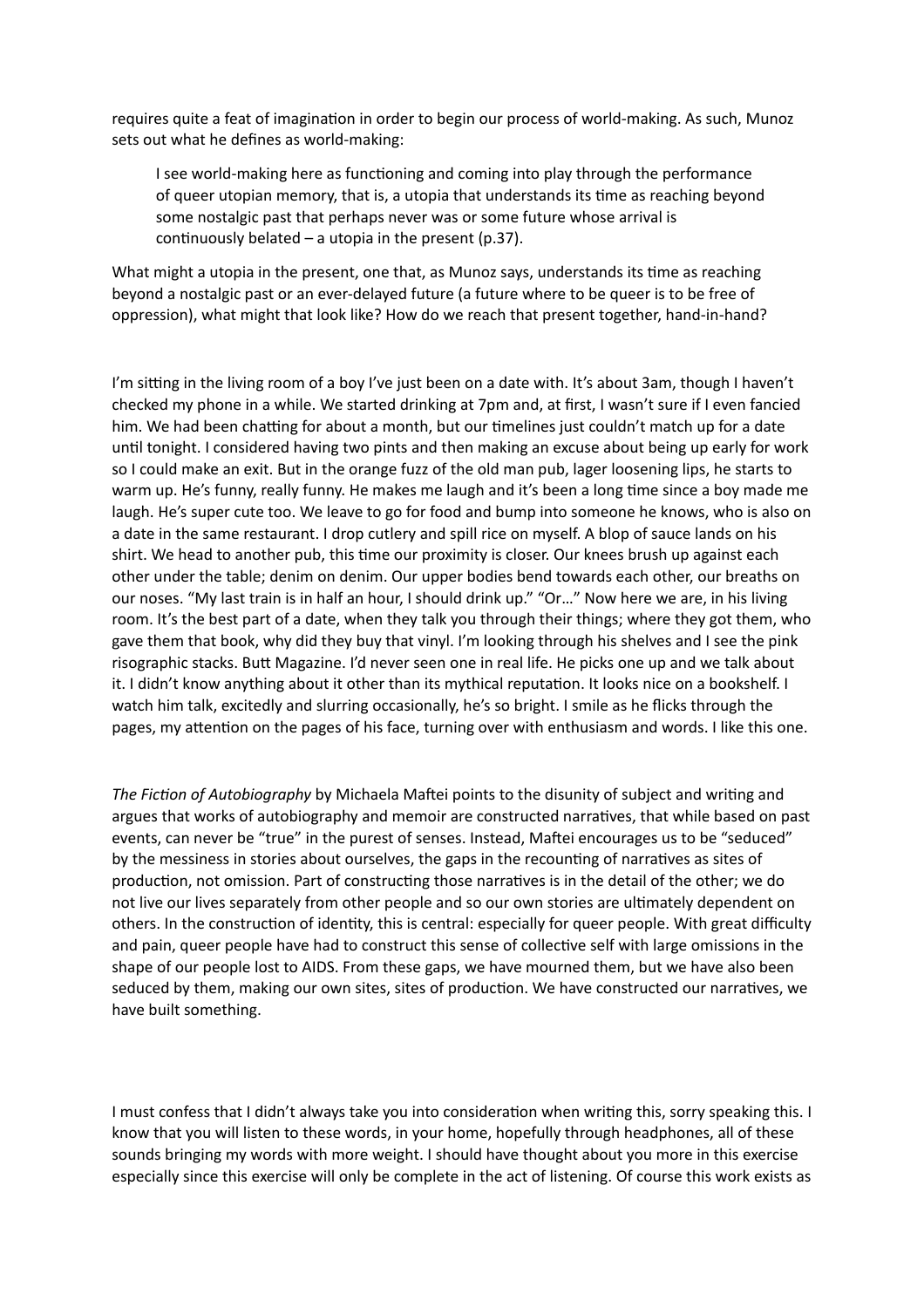an audio file, somewhere, but the act of listening, engaging with it, activates what it is trying to do. By now you might have a sense of what it is I am trying to do, but even if you don't I am glad you're here.

My mum and I sit at my dining table in the living room. I say my dining table but it actually came with the flat. It's a giant circle, it's circumference almost the size of the hexagonal arrangement of windows that skirts the perimeter of the table. I've asked her here to talk about gran, it's for my book, to learn more about her. Well, specifically, to learn more about my gran before I was around. She died when I was about fifteen, and I never got to come out to her. As my mum and I talk, in between mouthfuls of dinner, we start to talk about the relationship between my gran and my granda, who divorced when I was pretty young. After my granda died, my mum had a conversation with my gran that went something like "you know, if it hadn't been for having the four of you, I would've left him ages ago. He always loved me more than I loved him." I think that got to him. I think it was probably why their marriage was so stormy. When he couldn't get the love he wanted from her they argued, they fought, and eventually they split up. I never knew this until now. Maybe I inherited it from them. Maybe we inherit patterns and behaviour we were never even witness to. I always thought I was more like my gran, maybe I was wrong.

Being in love with me was not some favour that you did me. It might be hard to love me but it was harder to love you, of that I can assure you. At least I admitted it to myself. What did you do? You turned yourself cold, you pushed me away so that you didn't have to admit that what you had for me were deep feelings and those feelings risked hurting you. Those feelings might have hurt you but I thought you knew me better than that. I must have been wrong because you said "I should have just said I didn't want a relationship with you," yeah you should have but then you wouldn't act the way you do or say the things you say. People who don't want relationships, who don't feel the simmer of love, do not do those things or say those words. You thought you were doing me a favour, or doing yourself one, the only thing sure is the mess you made and left for me to clean up. I hope you hurt for as long as I did. I hope you still do; do me that favour.

Nostalgia? I'm sick. I am haunted by the days. Past bedtime I lie awake, staring at the projector screen that is my inner eyelids. Click; why didn't you love me. Click; that was a good day on the beach. Click; Dottie West, A Lesson in Leavin'. Click; I wonder what it would have been like there, in 1979. Clickclickclickclickclickclickclick. It's a supercut and the rush from it is making my stomach flip, seasickness on land, on bed. Why can't I sleep? I just want to sleep.

I've been looking at pictures of the San Francisco sky lit a burning orange. It doesn't look real compared to the dull grey of the sky in Glasgow. On Twitter, 'Bladerunner 2049' is trending and people are noting that the desert scene, with the deep marmalade sky and the peach-like haze of smoke, was said to be too unrealistic when it came out. And now the San Francisco sky is 'Bladerunner 2049.' We're twenty-nine years too late. Then you start to scroll. It's not just San Francisco it's the whole of Los Angeles, counties from all over the state reporting similar events. The very sky has been torched by wildfires. A colour that deep was never supposed to spell doom but eight people have lost their lives. The large multinationals and politicians have allowed this to happen, they have presided over the death of our planet and yet we aren't taking to the streets and overthrowing them. It seems as though people aren't angry enough. What are we supposed to do? All the courage in the world cannot alter fact. We don't have a choice: be courageous.